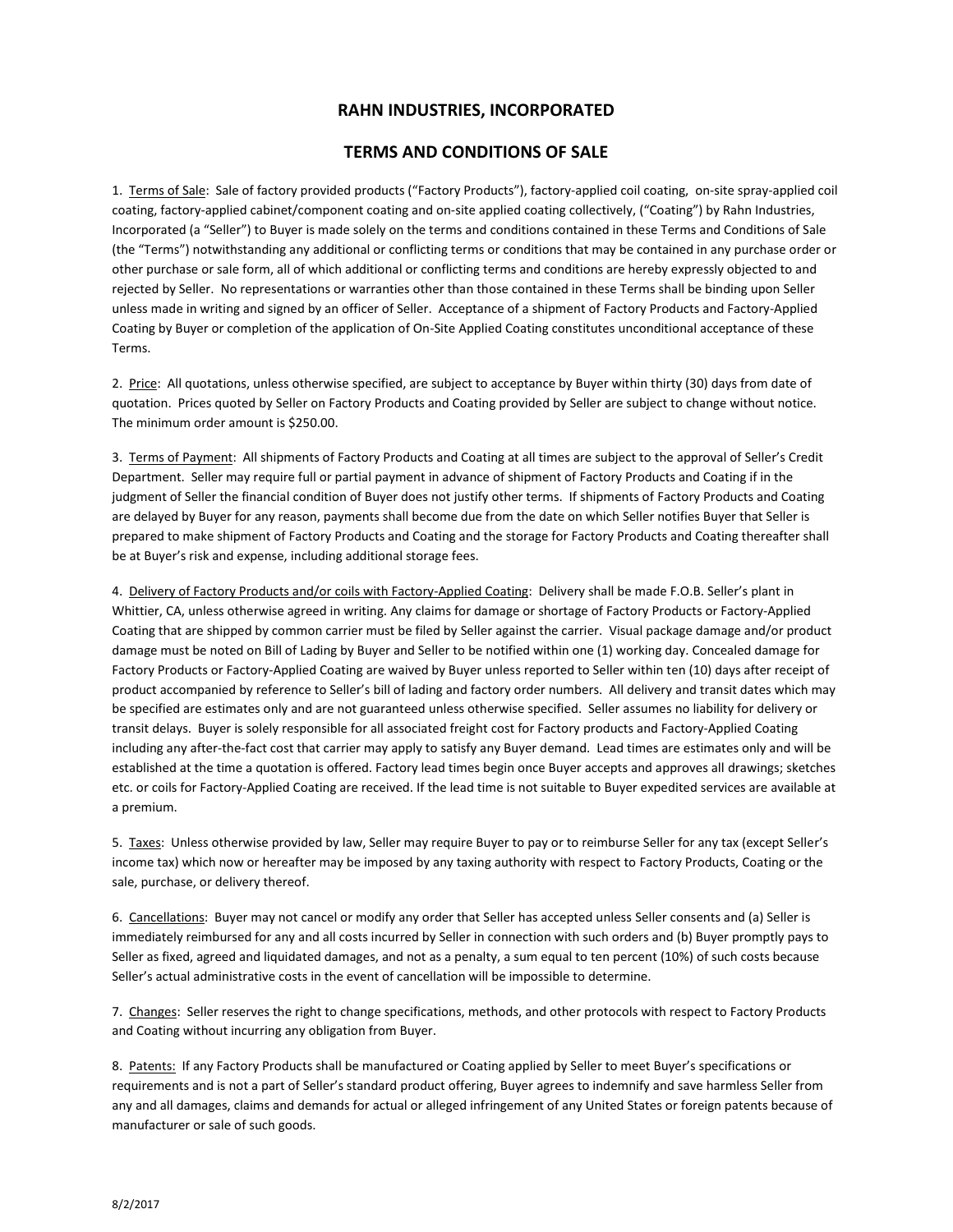9. Governing Law, etc.: This agreement and the sale of Factory Products, Factory-Applied Coating and the application of On-Site Applied Coating by Seller shall be governed in all respects by the laws of the State of California to recover from Buyer Seller's reasonable cost of enforcing these Terms, including without limitation, any collection costs or attorney's fees and expenses incurred by Seller in the event of a default by Buyer in making any payment due to Seller. These Terms constitute the entire agreement between Seller and Buyer.

# **FACTORY PROVIDED PRODUCTS LIMITED PRODUCT WARRANTY & DISCLAIMER**

Rahn Industries warrants its coil products to be free from defects in material and /or workmanship for a period of twelve (12) months from the date of shipment to the original purchaser. This limited warranty covers any parts furnished by Rahn Industries' factory. This warranty expressly **does not warrant or include any materials or products that are not furnished by Rahn Industries nor does it warrant or cover any charges or expenses associated with labor or materials not provided by Rahn Industries.**

This limited warranty is void or voidable if the product is deemed by Rahn Industries to have been subjected to misuse, negligence and/or operating conditions other than those for which such equipment was designed, as determined by Rahn Industries. This limited warranty is void if the product has been repaired and/or altered at a place other than Rahn Industries' factory or when chemicals, compounds, or ingredient(s), other than Rahn Industries' approved refrigerant, are used, or by any acts of God. This limited warranty is void if Purchaser commences repair or replacement of the product without first giving advance written and/or verbal notification to Rahn Industries. This limited warranty does not cover the physical or chemical effects of any corrosive substance in the operating environment of the equipment.

**THIS LIMITED WARRANTY IS EXTENDED TO, AND ENFORCEABLE ONLY, BY THE ORIGINAL PURCHASER, AND IS VOIDED IF THE UNIT IS SOLD OR TRANSFERRED TO ANY THIRD PARTY. ALL WARRANTIES OF RAHN INDUSTRIES ARE IN PLACE AND IN LIEU OF ALL OTHER WARRANTIES, WHETHER EXPRESS OR IMPLIED, INCLUDING WARRANTIES OF MERCHANTABILITY, FITNESS FOR A PARTICULAR PURPOSE, AND ANY OTHER WARRANTY UNDER THE UNIFORM OR CALIFORNIA COMMERCIAL CODES.**

Purchaser's sole remedy for breach of this limited warranty, shall be limited to the repair or replacement of any part, or parts, which shall, within twelve (12) months from date of shipment to the original purchaser, be returned to the factory of Rahn Industries, with all transportation and related expenses prepaid by the Purchaser and when the examination by Rahn Industries, or its designated agent, shall disclose part or parts to have been defective. The location for the examination may be at a place other than the Rahn Industries' factory only with prior authorization from Rahn Industries or its designated agent**. At Rahn Industries' option, a field repair may be authorized pursuant to Rahn Industries Labor Allowance Policy, Form RFSD-34002.**

**Purchaser's remedy does not include the reimbursement of any monetary expenses incurred for or incidental to labor or material charges associated with the replacement, removal or installation of the product or its parts. Under no circumstances shall Rahn Industries be liable to the Purchaser or responsible for direct, indirect, special, or consequential damages, loss of profits, expenses, or claims of third parties against the Purchaser, resulting from any cause whatsoever, including those resulting from the order or use of Rahn Industries' Product. Rahn Industries' sole liability to the Purchaser for any cause of action, whether based upon negligence, contract, breach of warranty, or strict liability, shall be the repair or replacement remedy set forth in the preceding paragraph**

This warranty gives the Purchaser specific legal rights, and the Purchaser may also have other rights, which vary, from state to state. Rahn Industries neither assumes nor authorizes Purchaser, or any other person or entity to assume for it any obligation other than as herein expressly stated.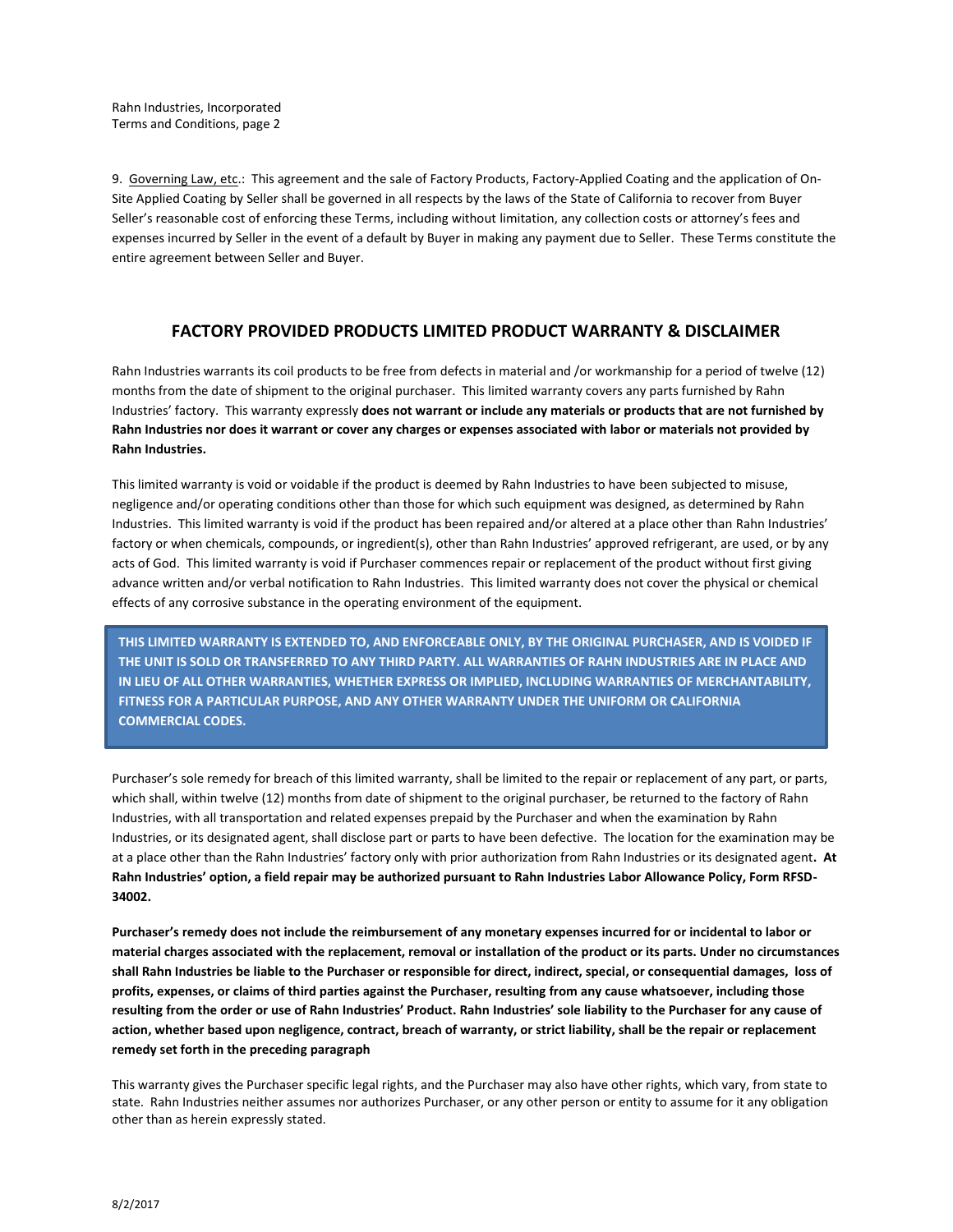# **FACTORY-APPLIED COATING AND ON-SITE APPLIED COATING**

## **LIMITED WARRANTY**

This warranty is valid, for a period no longer than five (5) years in the Continental US and three (3) years outside the Continental US for coil coatings, and one (1) year for cabinet/component coatings, from the coating application date. Your exclusive remedy for the breach of this limited warranty is limited, at the applicator's option, to repair of the Coating in the field or to a new Coating application for a replacement coil and/or cabinet/component. This Limited Warranty will NOT cover the cost of (i) a replacement coil and/or cabinet/component; (ii) the labor to remove or replace a coil and/or cabinet/component; (iii) freight of the replacement coil and/or cabinet/component to the job site; (iv) refrigerant loss and recovery or, (v) any other incidental expense related to the failure. The applicator shall accept no liability or responsibility for damages should the coils or the Coating be used for an unspecified purpose, misused, tampered with or combined with foreign elements, damaged by mishandling, abuse, improper storage or used in any manner other than originally intended. Without limiting the generality of the foregoing, the following items specifically are not covered by this limited warranty:

- 1. Damage originating internally, such as from corrosive liquids or gases inside the system;
- 2. Damage from improper cleaning methods, such as the use wire brushes, unauthorized chemicals or coil cleaners, or other abrasive actions or products.
- 3. Damage from any other intentional or accidental act, or any act of nature, which compromises the integrity of the Coating applied for external corrosion protection.
- 4. Adiabatic and evaporative cooling conditions must be disclosed at time of quote. Coils placed in adiabatic or evaporative cooling conditions are only warrantied with an immersion/bake coating and for a period no longer than three (3) years.

This Warranty is valid only under and with the following conditions:

- 1. The coil is constructed of aluminum or copper fins over copper or aluminum tubing.
- 2. The exposure conditions of the coil and/or cabinet/component have at no time exceeded the limitations set forth in the resistance list.
- 3. Inspection / maintenance requirements are performed in accordance with Rahn Industries recommendations using approved chemicals and methods, as prescribed below.
- 4. Notice of any failure of the coating must be presented, in writing, to Rahn Industries, Incorporated (Rahn) within seven days after the defect is discovered. Immediately after submitting such notice, free access shall be given to the Rahn or its appointed representative for the purpose of inspection and/or sampling of fin material and/or air sampling. If written notice is not given within one (1) week, and/or access to examine the coil and/or cabinet/component is denied to Rahn or its appointed representative, any claim for breach of this warranty shall be deemed to have been waived, and Rahn Industries shall have NO LIABILITY under this warranty.
- 5. In the event of a coil failure and an ensuing dispute as to the cause of said failure, an electron-microscopic test of a sample of the damaged coil will be employed to resolve said dispute. Rahn Industries will appoint an independent laboratory to be used for this test and the results will be binding.
- 6. Any service performed under this warranty shall not serve to extend the warranty.
- 7. Coils and/or cabinets/components damaged in transit, after the coating is initially applied, or during installation must be brought to the immediate attention of Rahn Industries. At such time the coating will be repaired at the cost of the customer. Failure to repair the damaged coil and/or cabinet/component will result in the warranty being voided.
- 8. The warranty shall be voided if the coating registration plate or tag has been removed, destroyed or rendered illegible.